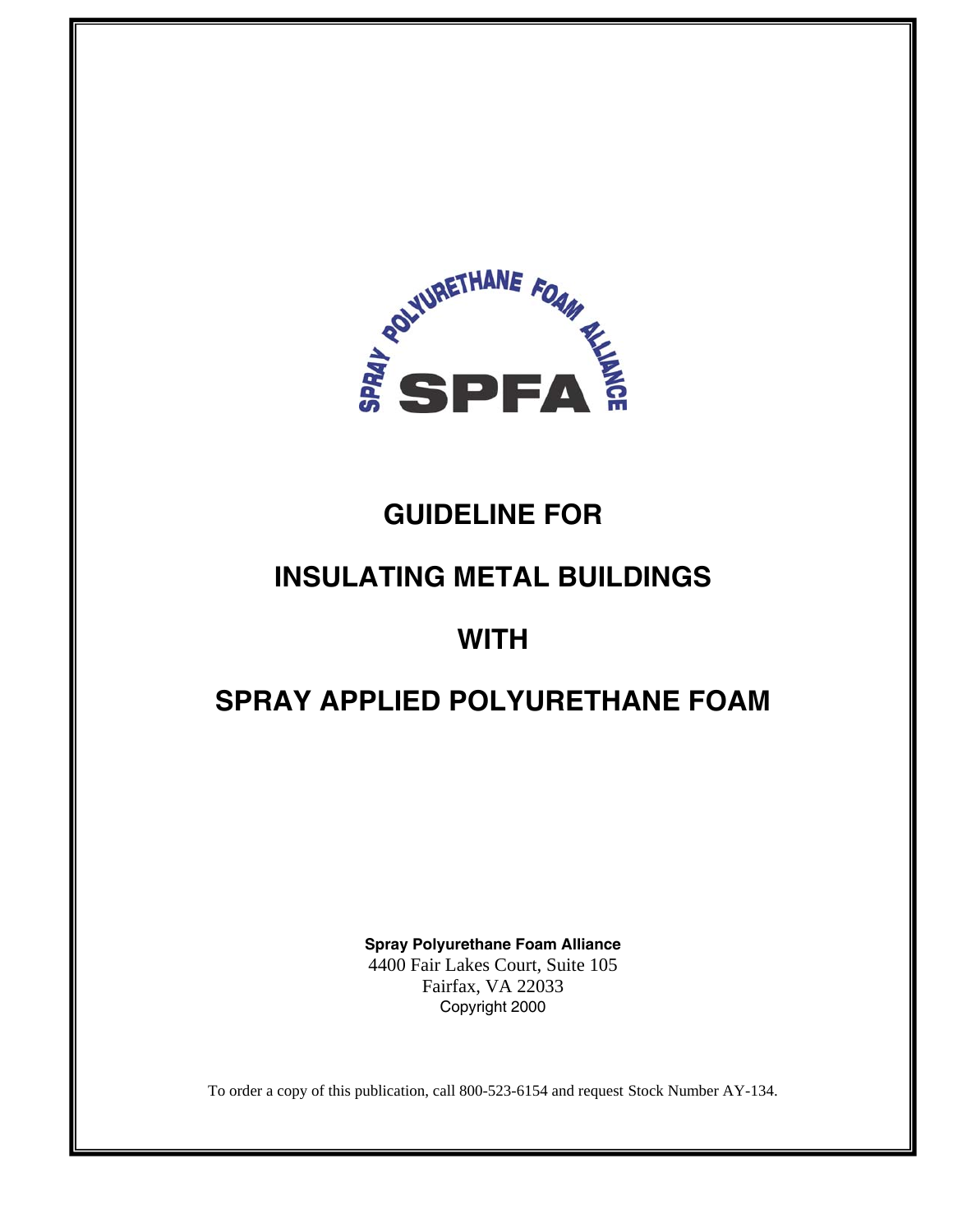### *TECHNICAL COMMITTEE*

#### *MISSION STATEMENT*

The mission of the Technical Committee is to provide a wide range of technical service to the Spray Polyurethane Foam industry such as, but not limited to:

- 1. Review existing documents and serve as a clearing house to ensure the "Continuity of Value" of technical information published by SPFA and others concerning the products and services to the SPF industry;
- 2. Review, research, develop and issue documents concerning new products, systems and services AND
- 3. To identify, explore, develop and communicate an understanding of technical issues facing to the SPF industry.

#### **TECHNICAL COMMITTEE MEMBERS**

**Roger Morrison**  NCFI **Mary Bogdan**  Honeywell **Bob Braun**  Dow Chemical **John Courier**  Equipment & Coatings Technology **John Hatfield**  Penta Engineering Group, Inc. **Dan Hensley**  Hensley Coating Inc. **Tim Leonard**  ERSystems **David Lewis**  Coastal Coatings Inc. **Roger Lock**  Mactec Engineering & Consulting **Jack Moore**  West Roofing Systems, Inc. **Bruce Schenke**  BASF

**Irene Schwechler**  Gaco Western, Inc. **Chuck Skalski**  Gaco Western, INc. **Larry Smiley**  Poly-Tek **Robert Smith**  Invista **John Stahl**  Preferred Solutions, Inc. **Jay Zhange**  Convenience Products **AD HOC MEMBERS:** 

**Laverne Dalgleish CUFCA Scott Brown**  BaySystems North America LLC

This brochure was developed to aid specifiers in choosing spray polyurethane foam systems. The information provided herein, based on current customs and practices of the trade, is offered in good faith and believed to be accurate, but is made WITHOUT WARRANTY, EITHER EXPRESS OR IMPLIED, AS TO FITNESS, MERCHANTABILITY, OR ANY OTHER MATTER. SPFA DISCLAIMS ALL LIABILITY FOR ANY LOSS OR DAMAGE ARISING OUT OF ITS USE. Individual manufacturers and contractors should be consulted for specific information. Nominal values that may be provided herein are believed to be representative, but are not to be used as specifications nor assumed to be identical to finished products. SPFA does not endorse the products or processes of any individual manufacturer, or the services of any individual contractor.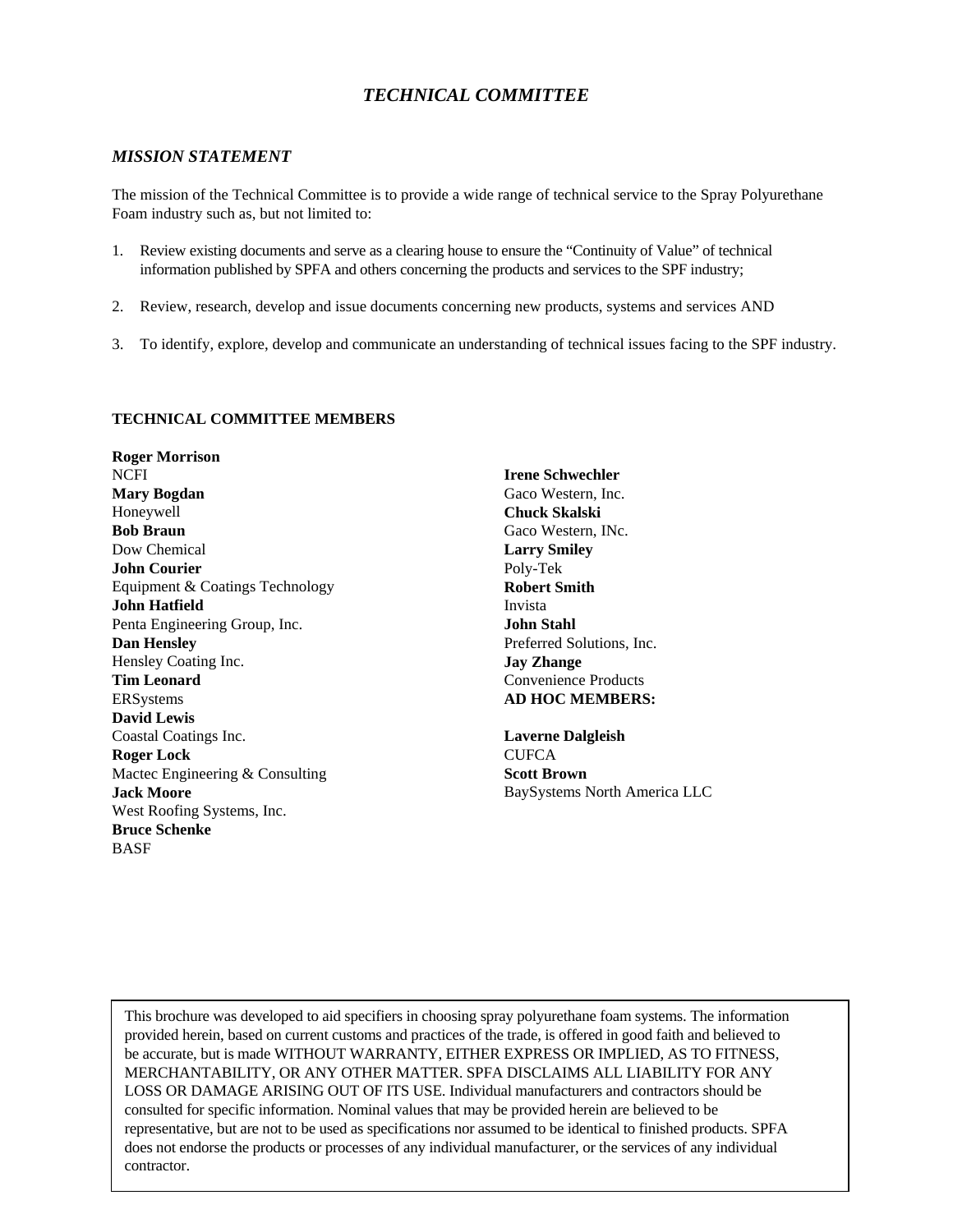# **Table of Contents**

## **DESIGN CONSIDERATIONS**

## RECOMMENDED GUIDE SPECIFICATION FOR INSULATING METAL BUILDINGS

#### PART 1 - GENERAL

#### **PART 2 - PRODUCTS**

#### **PART 3 - EXECUTION**

| 3.01 |  |
|------|--|
| 3.02 |  |
| 3.03 |  |
| 3.04 |  |
| 3.05 |  |
| 3.06 |  |
| 3.07 |  |
|      |  |

### **ILLUSTRATIONS**

###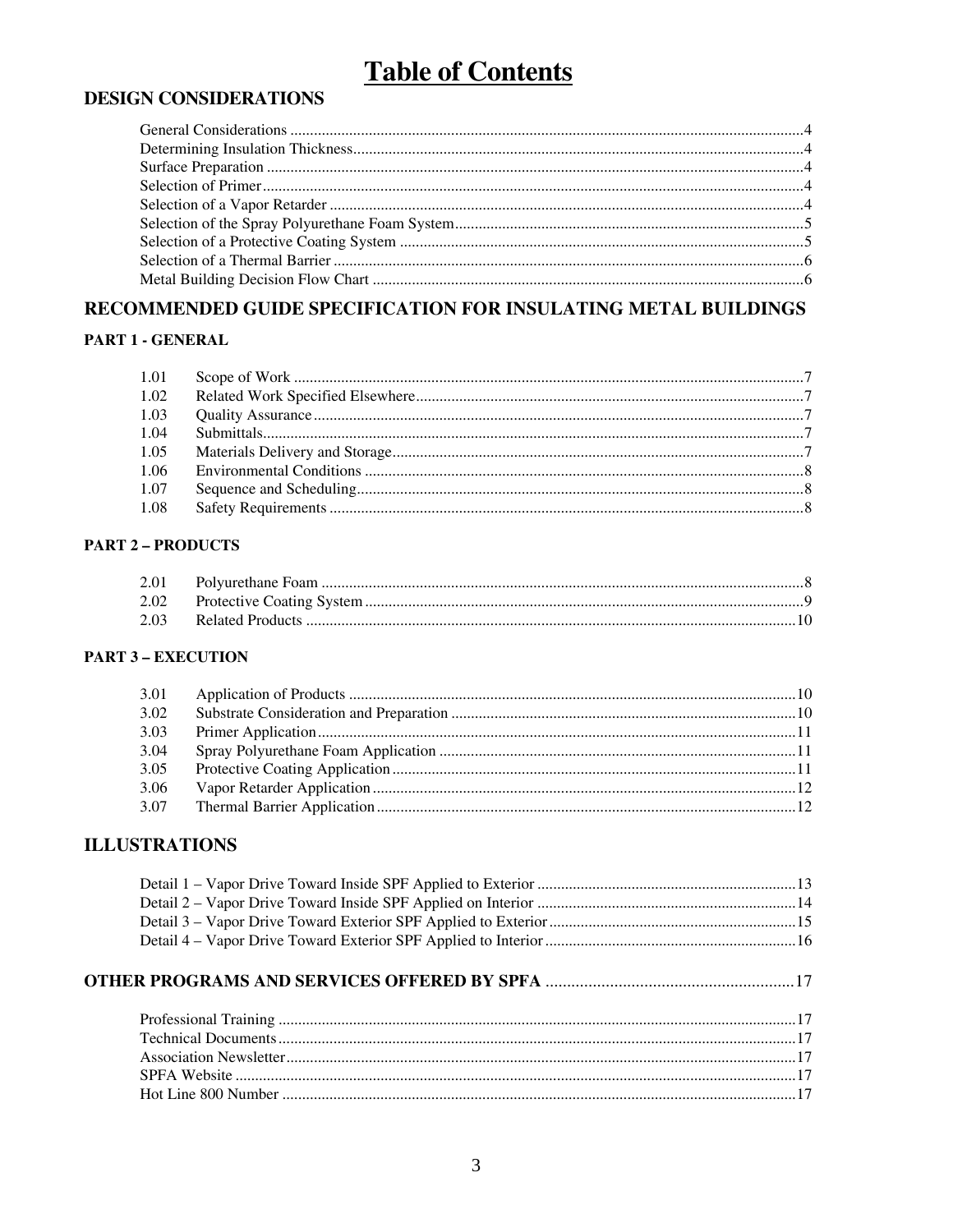## **GENERAL CONSIDERATIONS**

 Spray-applied polyurethane foam can provide an excellent insulating and/or weatherproofing augmentation to metal buildings. Polyurethane foam forms an integral bond with the metal building surface conforming to irregular surface profiles and providing an effective air seal. Spray polyurethane foam (SPF) may be applied to metal building exteriors or interiors. When applied to exterior surfaces, the SPF must be covered with an elastomeric coating for weather protection. When applied to interior surfaces, the SPF must be covered with a 15-minute thermal barrier for fire protection. Vapor retarders may be required depending on the particulars of the project.

 The performance of a spray-applied polyurethane foam insulation system depends on the performance of all the component parts as well as ambient conditions within and without the building. Therefore, specifiers should consult with the respective material suppliers and the contractor to receive written confirmation of their agreement to all facets of the insulation system. This should include, but not be limited to, material selection, expansion joints, load design, vapor retarders, thermal barriers, and flashing details.

 Spray polyurethane foam can successfully be applied to most metal building surfaces and components. However, the following general practices must be observed.

## **DETERMINING INSULATION THICKNESS**

The following method should be considered when determining insulation thickness:

- 1. Building and Energy Codes: Most code agencies require certain buildings to meet the energy conservation standards prescribed by the Council of American Building Officials (CABO) Model Energy Code.
- 2. Condensation Control: Condensation can occur inside a building when interior surface temperature is lower than the dew point of the inside air. Insulation thickness to control this condensation must be based on the design dew point and the design exterior ambient temperature.
- 3. Economic Thickness: Greater insulation thickness decreases heat and cooling costs and the cost of HVAC equipment. However, there is a diminishing return to adding thickness where the time-weighted cost of additional insulation exceeds the expected energy savings. The economic thickness calculation determines the

added incremental insulation thickness, which meets a specified return on investment from energy cost savings.

4. Minimum Practical Thickness: Spray polyurethane foam applications must be sprayed to a minimum thickness to conform to the substrate and to achieve proper foam cure. For most relatively smooth substrates the minimum practical thickness is one inch but for corrugated or unusual substrate configurations may require greater thickness to achieve a suitable finished foam surface.

 The best method to determine insulation thickness would be to determine the minimums for each of the situations described above and choosing the method, which prescribes the greatest insulation thickness.

## **SURFACE PREPARATION**

- 1. Metal building components must be secured against movement prior to the application of the SPF system.
- 2. Prior to application of primer, vapor retarder or SPF, the surface must be dry, free of loose dirt or any contaminants that may interfere with adhesion of any of the respective components.
- 3. Contaminants may be removed by use of pressure washing, steam cleaning, vacuum equipment, hand power broom, chemical solvents, grit blasting, manual scraping, etc.

## **SELECTION OF PRIMER**

 If a primer is required, select it based on the type substrate to be sprayed; the building's intended use, and the recommendations of the SPF and primer manufacturers.

## **SELECTION OF A VAPOR RETARDER**

 The need and location of a vapor retarder are based on the following factors:

- 1. Direction and degree of the vapor drive
	- a. Interior design temperature
	- b. Interior design humidity
	- c. Exterior design temperature
	- d. Exterior design humidity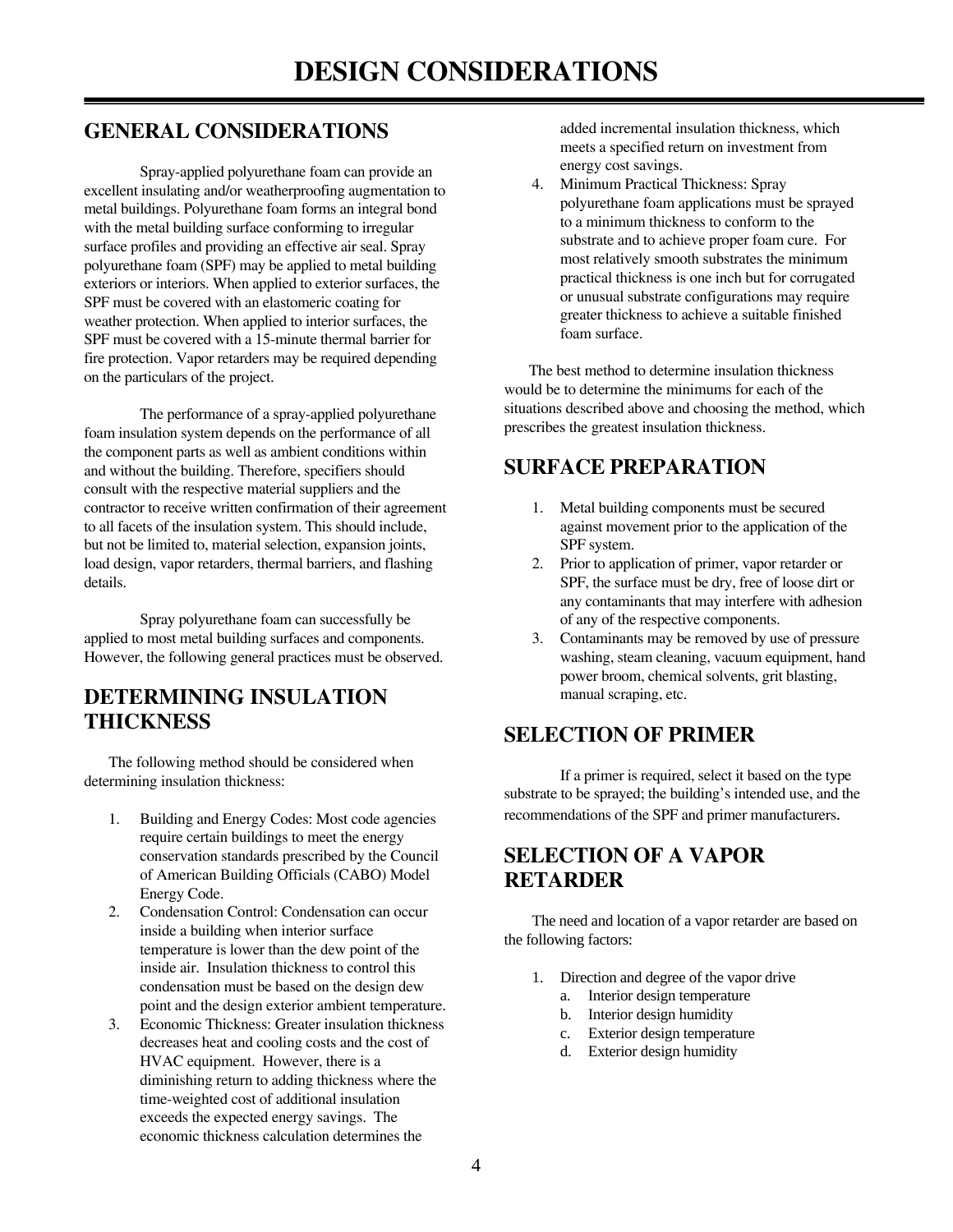- 2. Location of the intended spray polyurethane foam (SPF) application
	- a. Interior wall/ceiling surface
	- b. Exterior wall/roof surface.

 For example, if the metal buildings intended use is as a cooler, a vapor retarder will likely be required if the SPF is applied to the building's exterior surface (the warm side of the building). Conversely, if the building site is in a cool climate and the building will be heated, a vapor retarder will likely be required if the spray foam is applied to the building's interior surface.

 See SPFA Publication *Moisture Vapor Transmission,*  Stock Number AY-118.

 If a vapor retarder is required, its selection should be based on the following criteria:

- 1. Perm rating required (based on moisture vapor drive and perm ratings of other components).
- 2. Compatibility with adjoining materials.
- 3. Manufacturer's recommendation.

## **SELECTION OF THE SPRAY POLYURETHANE FOAM SYSTEM**

 Spray-applied polyurethane foam is the product of reaction of two chemical components. When sprayed on a substrate a seamless layer forms. Thickness can be varied to meet insulation requirements. The contractor, in the case of SPF applications, fabricates the product on site in accordance with the manufacturer's instructions.

 A wide range of SPF systems are available in various densities, each exhibiting different temperature limitations, combustibility characteristics, etc. The use of these systems, in combination with each other or with other insulation products, offers a wide range of economical installations. Consult with the contractor and the polyurethane foam manufacturer to determine which system best suits the project.

 From a fire safety standpoint, spray polyurethane foam (SPF) can be used safely. It is important, however, that all persons associated with the design, fabrication, storage, and installation understand the materials and environments involved.

 **Polyurethane foam insulation is combustible and should be treated as such. Flame spread ratings provided for polyurethane products using small scale tests are not intended to reflect the hazards presented by this or any other materials under actual fire** 

**conditions. Care must be taken to insure that the foam is not exposed to temperatures in excess of 200 F.** 

**Prohibit open flames, cutting and welding torches, electric heaters, high intensity lamps, and smoking materials from foam storage and installation areas. If hot work must be done near exposed polyurethane foam, shield the foam from heat and sparks by a temporary thermal barrier such as sheet rock and post a fire watch. Do not weld or cut metal which is in contact with polyurethane foam.** 

## **SELECTION OF A PROTECTIVE COATING SYSTEM**

 When the SPF is applied to the exterior of a metal building, the foam must be covered with a protective elastomeric coating system. The coating system protects the foam from deterioration due to the sun's ultra-violet rays and other weather related phenomena. The coating must bond to the foam to become an integral part of the insulation system.

 Coating systems designed for use over foam cure to form a water-resistant protective membrane. The dry film thickness (DFT) of the protective coating shall be in compliance with the coating manufacturer's specification.

 Consider the following items in the selection of the coating system:

- 1. Physical Characteristics
	- a. Chemical resistance.
	- b. Water vapor permeance.
	- c. Tensile and elongation properties.
	- d. Retention of physical properties upon aging.
	- e. UV resistance.
- 2. Performance Characteristics
	- a. Environment in which it is to be used (abrasion and impact).
	- b. Life expectancy
	- c. Ease of maintenance.
	- d. History of similar applications or laboratory data relating to the application in question.
	- e. Adhesion to the polyurethane foam.
	- f. Combustibility characteristics, individually and in combination with the selected polyurethane foam systems.
	- g. Aesthetic qualities.

 For additional information on protective coating systems, see SPFA Publication *A Guide for Selection of Protective Coatings Over Sprayed Polyurethane Foam*,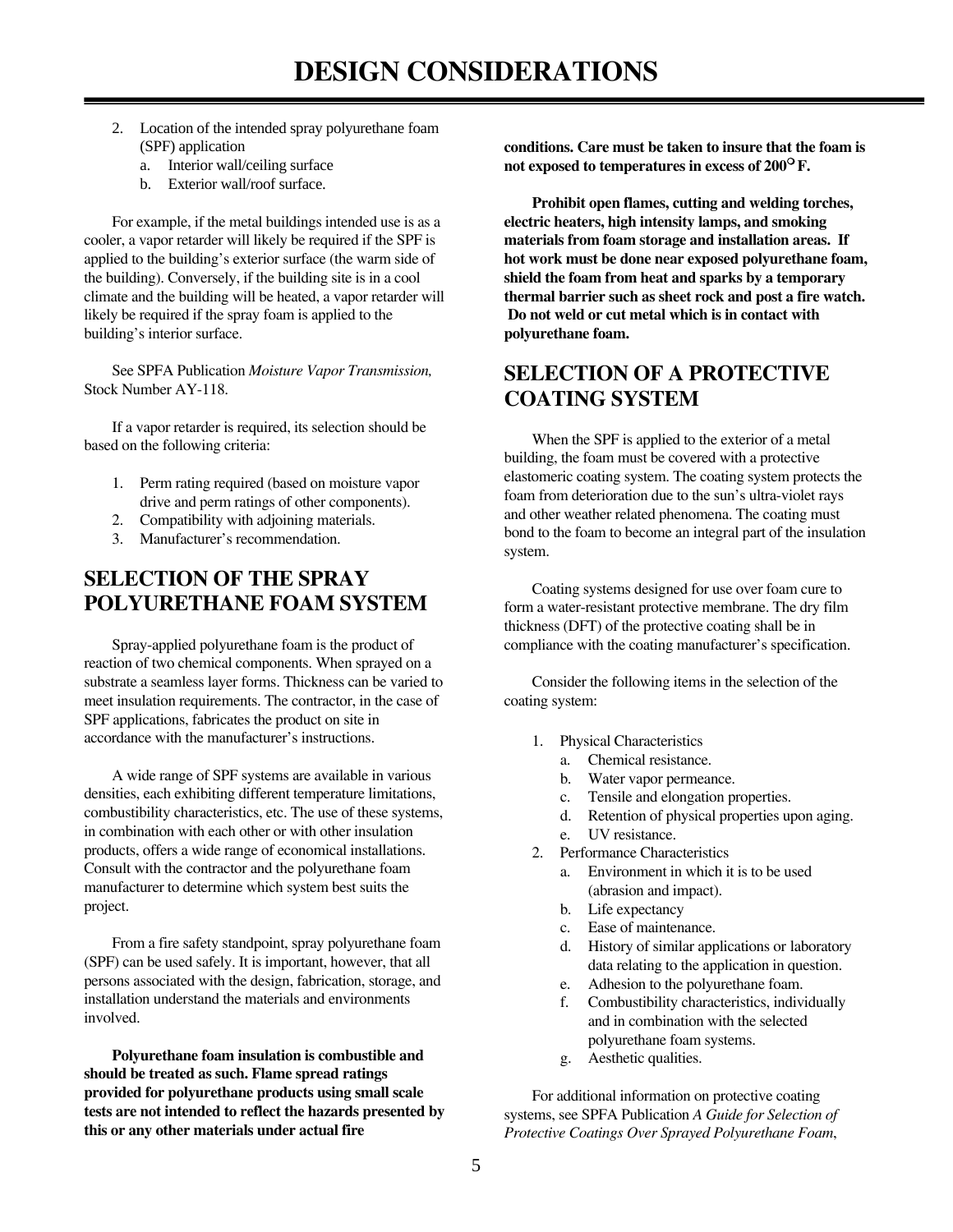Stock Number AY-102.

## **SELECTION OF A THERMAL BARRIER**

 When polyurethane foam is spray applied to interior surfaces, it **must** be protected by a 15-minute thermal barrier. Various types of thermal barriers are available which may be sprayed, troweled, or mechanically fastened to the foam. For additional information on thermal barriers, see SPFA Publication *Thermal Barriers for the Spray Polyurethane Foam Industry*, Stock Number AY-126.

 Consider the following in the selection of a thermal barrier:

- 1. Building code requirements.
- 2. Adhesion to the SPF.
- 3. Environment in which it is to be used.
- 4. Aesthetic qualities.
- 5. Ease of maintenance.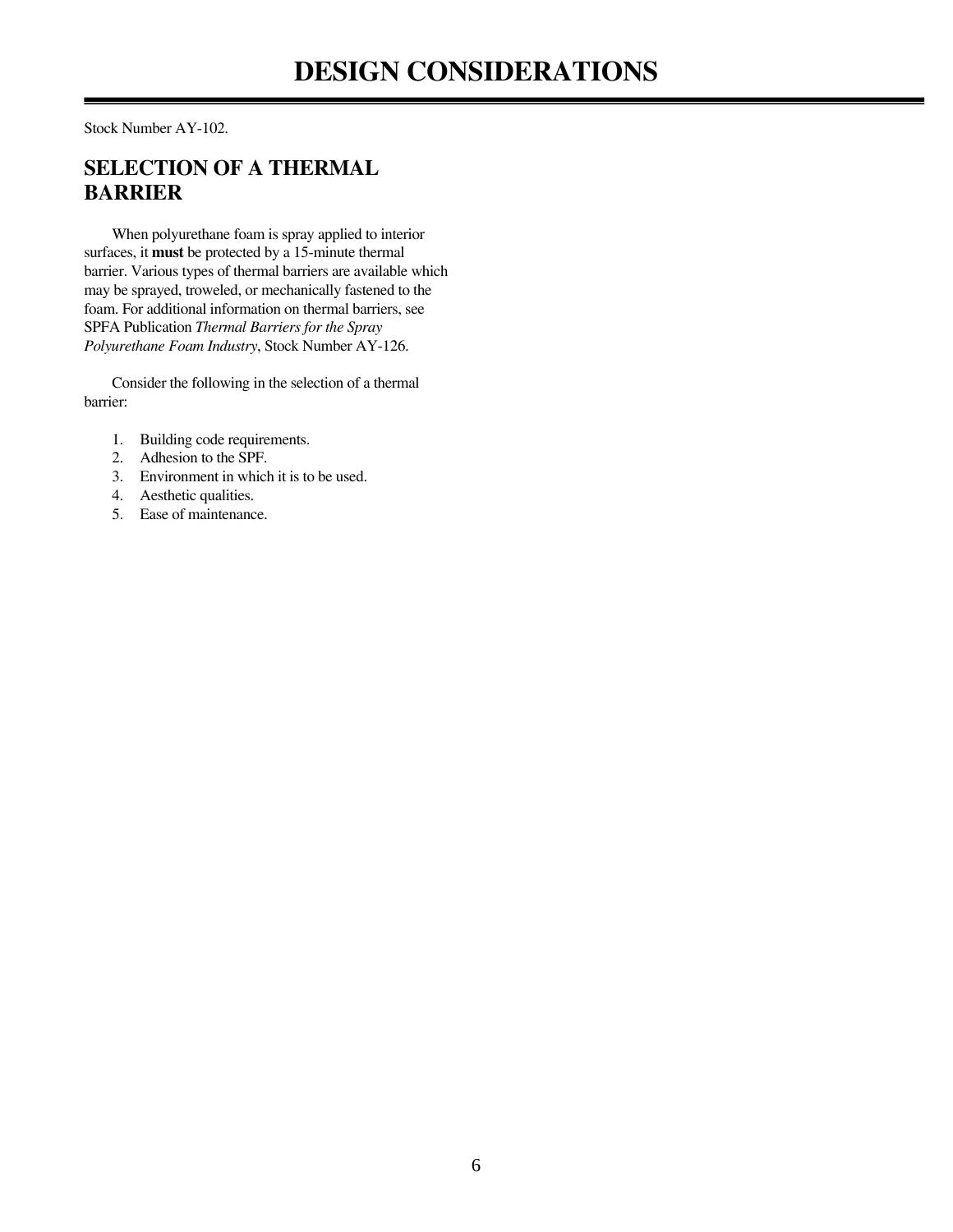## **METAL BUILDING DECISION FLOW CHART**

 Figure 1 provides a decision flow chart to determine under what circumstances protective coatings, vapor retarders, or thermal barriers are likely to be required.



**Figure 1**: Metal Building Decision Flow Chart. Use this chart as a guide to determine when protective coating systems, vapor retarders, and thermal barriers are likely to be required.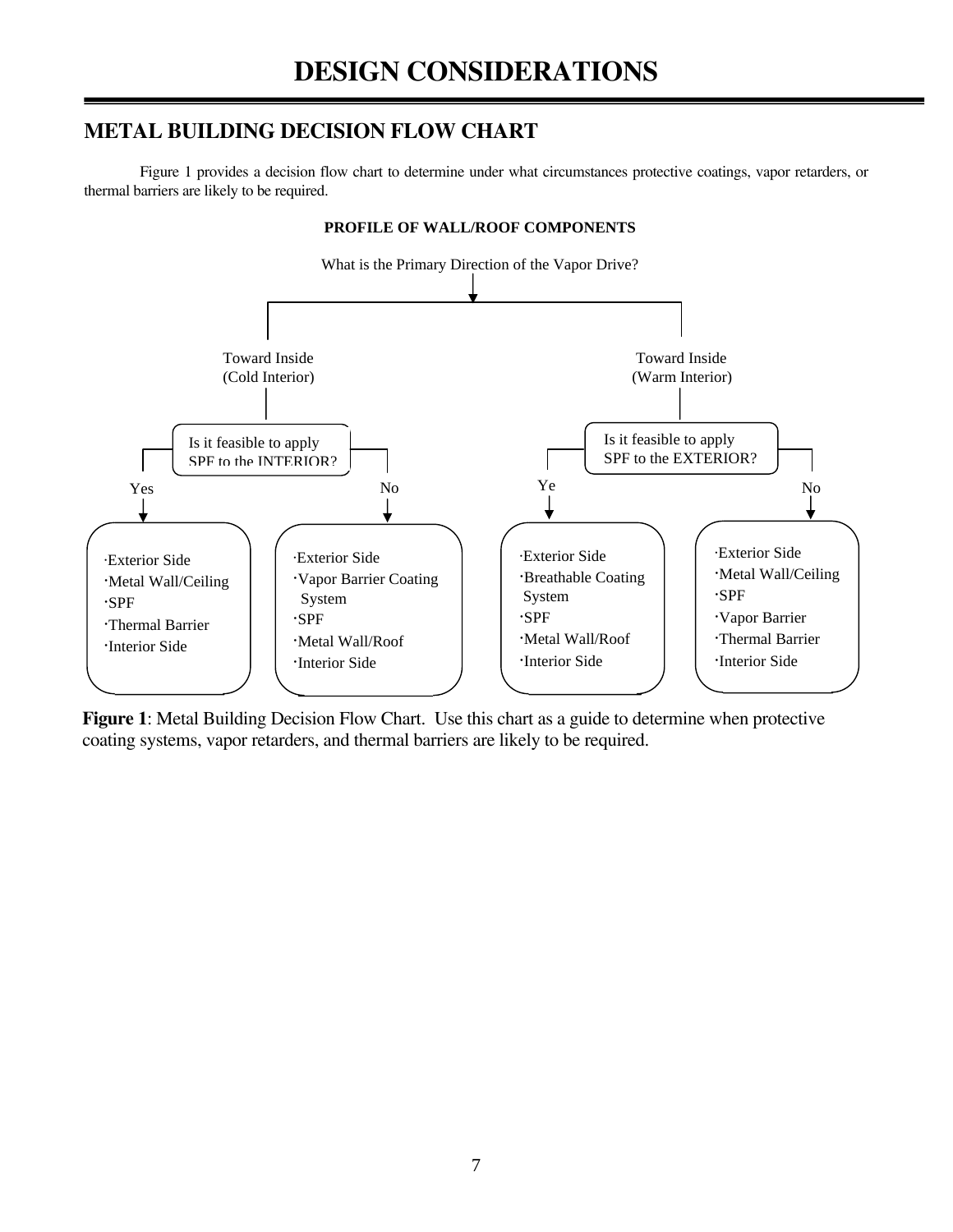## **PART 1 - GENERAL**

This guide discusses the application of seamless sprayed-in-place polyurethane foam (SPF) for use as a metal building insulation system. Your contractor, selected systems manufacturer, and local code agencies can assist you, as each project must be assessed individually.

### **1.01 SCOPE OF WORK**

 Furnish all labor, materials, tools and equipment necessary for the application of a SPF metal building insulation system, including accessory items, subject to the general provisions of the contract.

### **1.02 RELATED WORK SPECIFIED ELSEWHERE**

| A. Rough Carpentry   | Section 06100 |
|----------------------|---------------|
| B. Insulation, Other | Section 07200 |
| C. Thermal Barrier   | Section 07220 |
| D. Vapor Retarder    | Section 06100 |
| E. Mechanical        | Division 15   |
| F. Electrical        | Division 16   |

### **1.03 QUALITY ASSURANCE**

 Contractor Qualifications: The contractor should provide information concerning projects similar in nature to the one proposed, including location and person to be contacted. Some manufacturers of sprayed polyurethane foam systems have approval programs and/or licensing methods that could be required.

### **1.04 SUBMITTALS**

- A. Manufacturer's published data sheets or letter of certification that their products comply with the materials specified. This is to include SPF and, if required, coatings, primers, thermal barriers, and vapor retarders.
- B. Shop drawings on sheet metal, accessories, or other fabricated items, if required.
- C. Manufacturer's application or installation instructions.
- D. Contractor/applicator certification from SPF supplier and/or coating and thermal barrier manufacturers and references. See Section 1.03.
- E. Approval and information guides for applicable local or national building codes.
- F. Safety and handling instructions for storage, handling and use of the materials to include Material Safety Data Sheets (MSDS).
- G. Field quality control procedures to be utilized by the contractor/applicator to insure proper preparation and installation of SPF, coating, and thermal barriers, detail work and follow-up inspection.

### **1.05 MATERIALS DELIVERY AND STORAGE**

- A. Materials shall be delivered in the manufacturers original, tightly sealed containers or unopened packages, all clearly labeled with the manufacturer's name, product identification, safety information, and batch or lot numbers where appropriate. Where materials are covered by a referenced specification, the labels shall bear the specification number, type and class, as applicable.
- B. Containers shall be stored out of the weather and direct sun, where the temperatures are within the limits specified by the manufacturer.
- C. All materials shall be stored in compliance with local fire and safety requirements.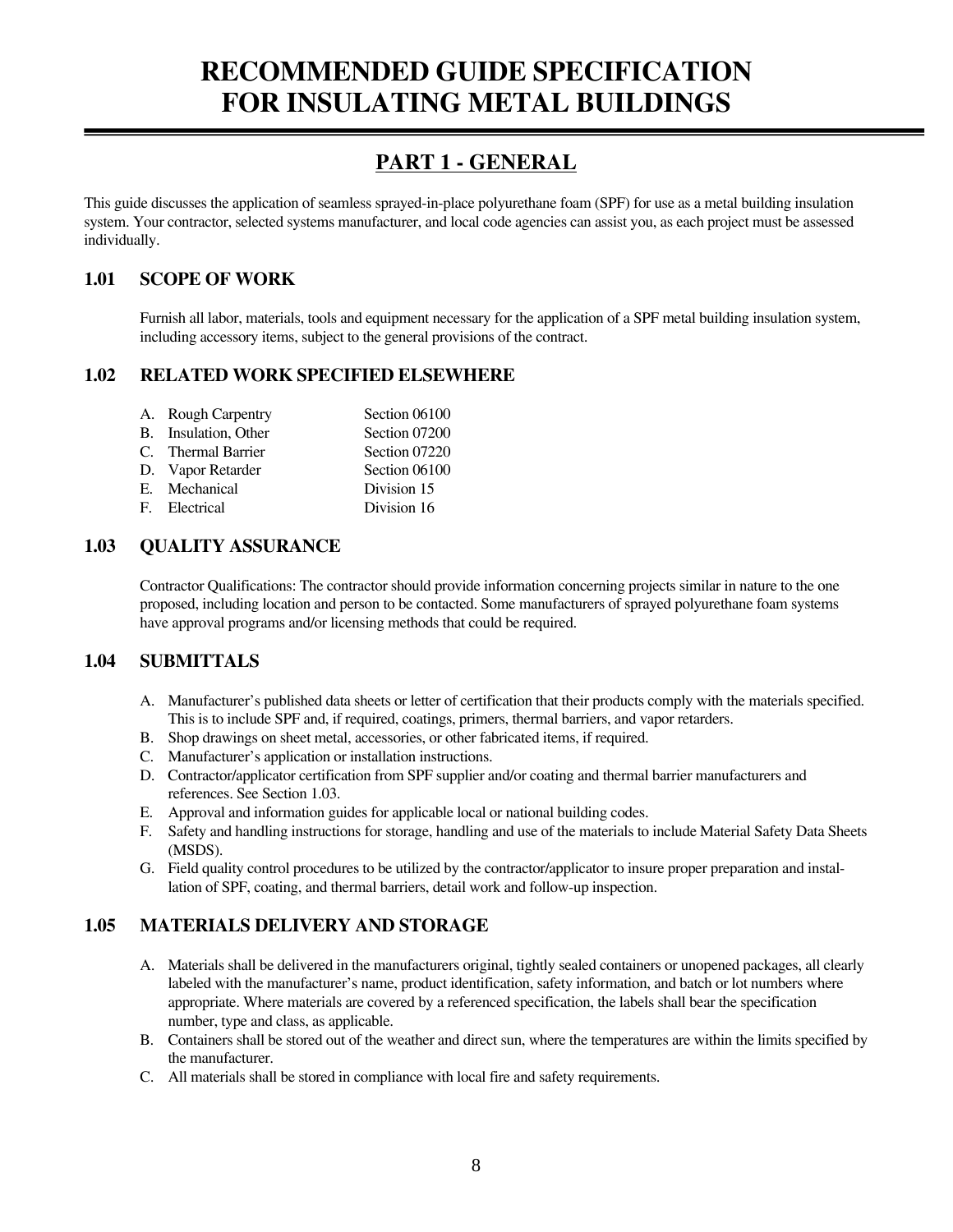### **1.06 ENVIRONMENTAL CONDITIONS**

- A. Do not apply the SPF below the temperature and/or above humidity specified by the manufacturer for ambient air or substrate. If foam is being applied to the metal building's exterior, do not apply during inclement weather.
- B. Do not apply protective coatings when there is ice, frost, surface moisture, or dampness present on the surface to be coated. Prior to applying the coatings, check the polyurethane foam to insure the surface is dry. Apply protective coatings in accordance with the coating manufacturer's application instructions.
- C. If required, apply thermal barriers and vapor retarders in accordance with the manufacturer's application instructions.

### **1.07 SEQUENCE AND SCHEDULING**

 In new construction projects the SPF is installed when the preparation of the metal building wall/roof are in place and in coordination with other building trades.

### **1.08 SAFETY REQUIREMENTS**

- A. See API Bulletin *MDI-Based Polyurethane Foam Systems: Guidelines for Safe Handling and Disposal*, Stock Number AX-119.
- B. Refer to appropriate Material Safety Data Sheets (MSDS) for additional safety information.
- C. Before starting to apply spray polyurethane foam or coating, all HVAC equipment on the roof must be turned off. These units and any other potential sources of air entry into the building must be sealed.
- D. Proper disposal of waste materials and containers must be done in compliance with the manufacturer's guidelines and/or federal, state, and local regulatory agencies.
- E. For protection against exposure to higher levels of MDI (greater than 1 ppm) or for entry into confined spaces, workers must wear either a self-contained breathing apparatus, with full face piece, operated in a pressure-demand or other positive-pressure mode, or a combination respirator, including a Type C air-supplied respirator, with full face piece, operated in a pressure-demand or other positive-pressure mode, and an auxiliary self-contained breathing apparatus, operated in a pressure-demand or other positive-pressure mode. See API Bulletin *MDI-Based Polyurethane Foam Systems: Guidelines for Safe Handling and Disposal*, Stock Number AX-119.
- F. Personal protective clothing should be worn. This includes the wearing of the appropriate protective clothing, including eye protection (face shield or chemical worker's goggles), gloves and coveralls. This is essential to preventing skin exposure and is strongly recommended for most individuals who work with PMDI.

## **PART 2 - PRODUCTS**

## **2.01 POLYURETHANE FOAM**

 A. The polyurethane foam to be applied shall be a two component system made by combining an isocyanate (A) component with a polyol (B) component and shall possess the following physical characteristics (use the appropriate table):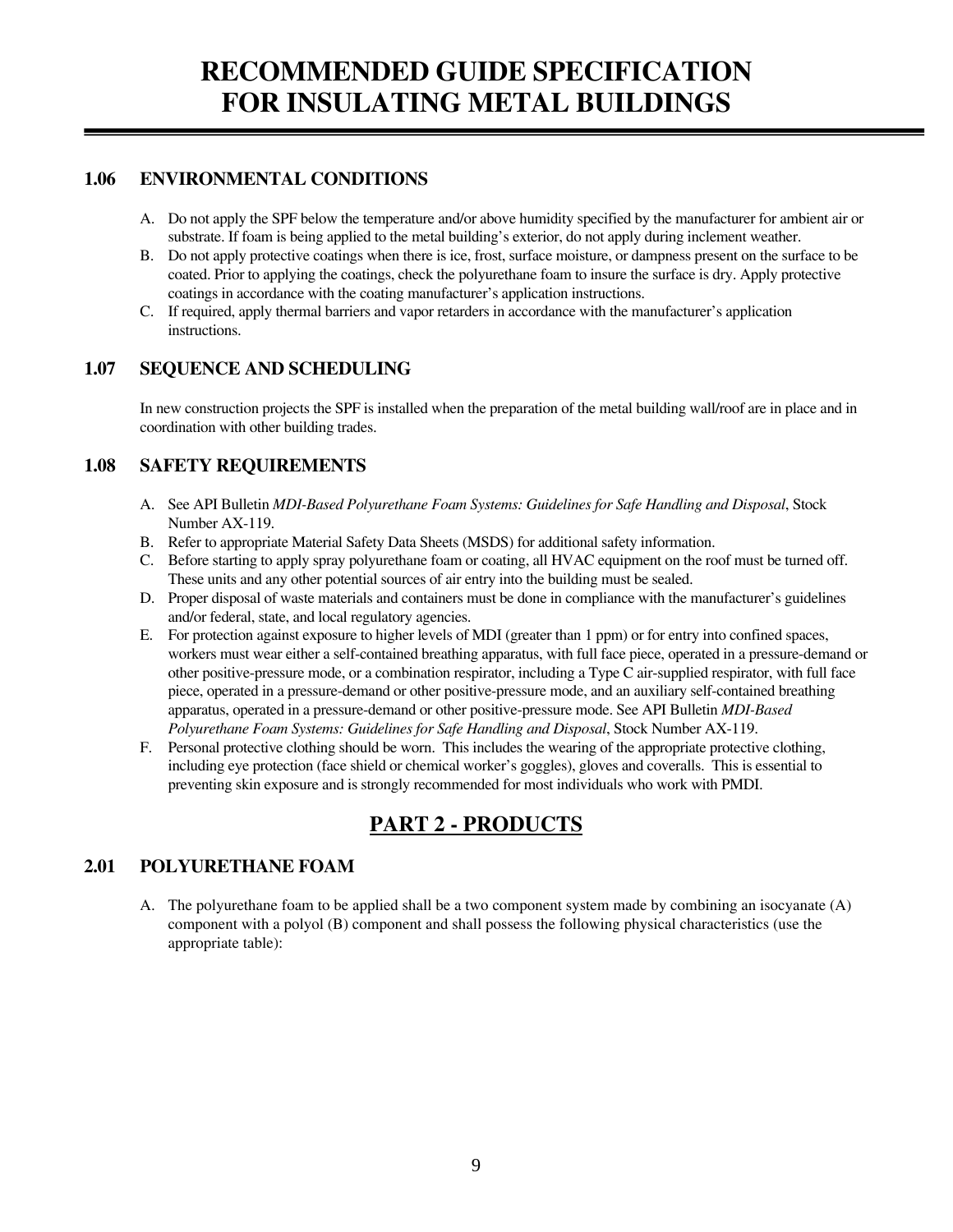| <b>PROPERTIES</b>          | <b>ASTM</b><br>TEST | <b>VALUE</b>             | <b>UNITS</b>                                                   |
|----------------------------|---------------------|--------------------------|----------------------------------------------------------------|
| Density (sprayed-in-place) | $D-1622$            | $24 - 48$ $(1.5 - 3.0)$  | $\text{kg/m}^3$ (lbs/ft <sup>3</sup> )                         |
| Compressive Strength       | $D-1621$            | 100<br>(15)<br>(Minimum) | $kPa$ (lb/in <sup>2</sup> )                                    |
| R-Value                    |                     | $(6.2)$ aged<br>1.1      | K·m <sup>2</sup> /W<br>$(^{\circ}\text{F·ft}^2\text{-hr/Btu})$ |
| Closed Cell Content        | D-2856              | 90% (Minimum)            | % Value                                                        |
| Flammability *             | $E-84$              | $\leq$ 75                |                                                                |
| Smoke $*$                  | $E-84$              | $<$ 450                  |                                                                |

### **INTERIOR POLYURETHANE FOAM: CLOSED CELL TYPE**

### **INTERIOR POLYURETHANE FOAM: OPEN CELL TYPE**

| <b>PROPERTIES</b>          | <b>ASTM</b><br><b>TEST</b> | <b>VALUE</b>           | <b>UNITS</b>                                               |
|----------------------------|----------------------------|------------------------|------------------------------------------------------------|
| Density (sprayed-in-place) | D-1622                     | $6 - 10$ $(0.4 - 0.6)$ | $\text{kg/m}^3$ (lbs/ft <sup>3</sup> )                     |
| R-Value                    |                            | $(3.4)$ aged<br>0.60   | K·m <sup>2</sup> /W<br>$(^{\circ}F\cdot ft^2\cdot hr/Btu)$ |
| Flammability *             | $E-84$                     | < 75                   |                                                            |
| Smoke $*$                  | $E-84$                     | $<$ 450                |                                                            |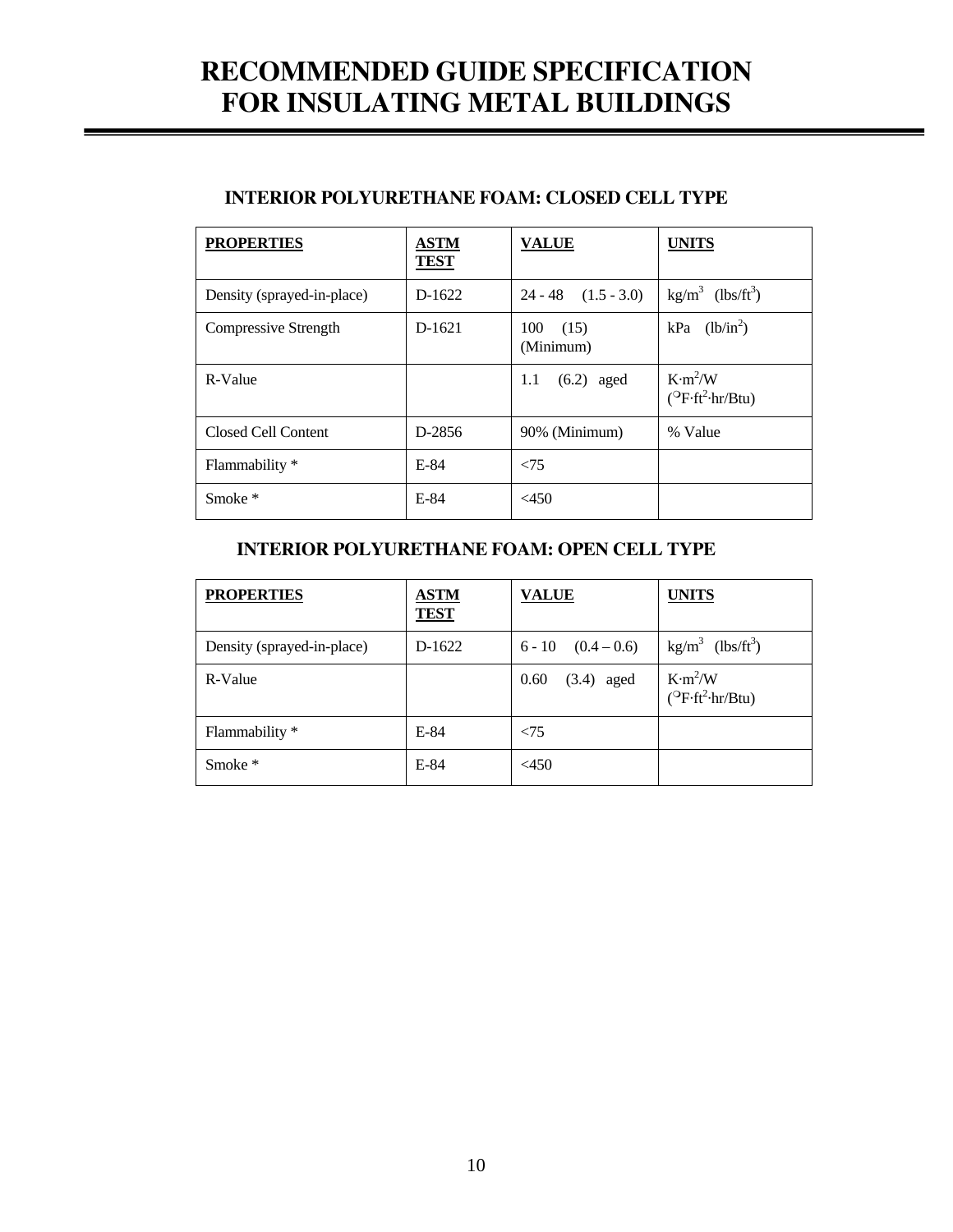| <b>PROPERTIES</b>          | <b>ASTM</b><br><b>TEST</b> | <b>VALUE</b>            | <b>UNITS</b>                                               |
|----------------------------|----------------------------|-------------------------|------------------------------------------------------------|
| Density (sprayed-in-place) | D-1622                     | $40 - 50$ $(2.5 - 3.0)$ | $(lbs/ft^3)$<br>$kg/m^3$                                   |
| Compressive Strength       | $D-1621$                   | 280 (40)<br>(Minimum)   | kPa $(lb/in^2)$                                            |
| Closed Cell content        | D-2856                     | 90% (Minimum)           | %Value                                                     |
| R-Value                    |                            | 1.1 $(6.2)$ Aged        | K·m <sup>2</sup> /W<br>$(^{\circ}F\cdot ft^2\cdot hr/Btu)$ |
| Flammability *             | $E-84$                     | $\leq$ 75               |                                                            |
| Smoke *                    | E-84                       | $<$ 450                 |                                                            |

#### **EXTERIOR POLYURETHANE FOAM**

 **\*This standard is used solely to measure and describe properties of products in response to heat and flame under controlled laboratory conditions. This numerical flame spread rating is not intended to reflect hazards presented by this or any other material under actual fire conditions.** 

- B. Polyurethane Foam Primers: Primers used shall be as recommended by the manufacturer of the SPF materials specified.
- C. Fire Safety Requirements: See API Publication MDI*-Based Polyurethane Foam Systems: Guidelines for Safe Handling and Disposal*, Stock Number AX-119.

### **2.02 PROTECTIVE COATING SYSTEM**

- A. The elastomeric coating system may be one or more of the following types:
	- 1. Acrylic
	- 2. Butyl Rubber
	- 3. Hypalon
	- 4. Neoprene
	- 5. Silicone
	- 6. Polyurethane Elastomer
	- 7. Modified Asphalt
- B. Physical Properties: The elastomeric coating system shall possess the following physical characteristics (NOTE: Specifier shall list physical properties of selected elastomeric coating system):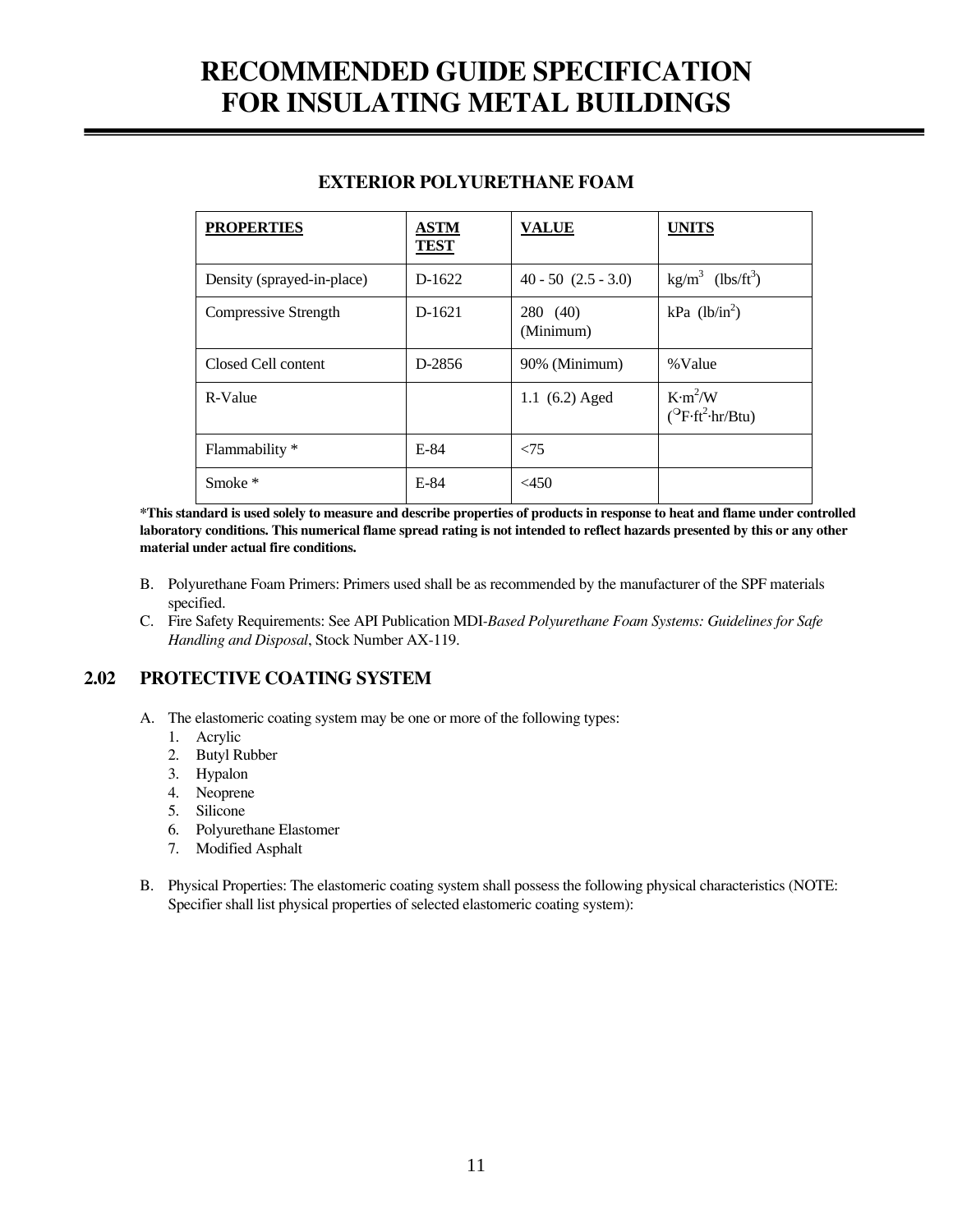| <b>PROPERTIES</b>             | <b>ASTM TEST</b> | <b>VALUE</b> |
|-------------------------------|------------------|--------------|
| Tensile Strength              | $D-412$          |              |
| Elongation                    | $D-412$          |              |
| Hardness Shore A              | $D-2240$         |              |
| <b>Tear Resistance</b>        | $D-624$          |              |
| Light Exposure and Weathering | $G-151/154$      |              |
| Moisture Vapor Transmission   | E-96 Procedure E |              |
| <b>Chemical Resistance</b>    | D-1308           |              |

 C. General: It is recommended that the coating system be elastomeric in nature (at least 100% elongation). Within these generic-coating types are both vapor retardant and breathable systems.

### **2.03 RELATED PRODUCTS**

- A. 15-Minute Rated Thermal Barriers.
	- 1. Sprayed-in-place cementitious.
	- 2. Sprayed-in-place fiber.
	- 3. Minimum 13 mm (½-inch) gypsum board.
	- 4. Other.
- B. Vapor Retarder That which is rated at or less than 3 ng/m<sup>2</sup>·s·Pa (0.05 perm) ASTM E-96, Method E.
	- 1. Modified asphalt.
	- 2. Butyl rubber.
	- 3. Polyethylene film.
	- 4. Other.
	- C. Substrate Primers (if required) The primer to be applied must be specifically selected for the given substrate to be primed and must be compatible with the SPF.

## **PART 3 - EXECUTION**

### **3.01 APPLICATION OF PRODUCTS**

 The products intended for use in metal building insulation systems must be applied within the manufacturer's guidelines for temperature, humidity, and other atmospheric conditions. In addition, they must be sequenced so as to take into consideration substrate preparation, proper cure times, and inter-coat adhesion.

### **3.02 SUBSTRATE CONSIDERATION AND PREPARATION**

Surface preparation for metal buildings is outlined below:

- A. Primed: If the primed metal surface is free of loose scale, rust, weathered or chalking paint it can be cleaned using pressure washing, steam cleaning, solvent cleaning, vacuum equipment and hand or power tools to remove loose dirt, grease, oil, or other contaminants.
- B. Non-Ferrous Metals (including galvanized and stainless steel): When required, clean surfaces as recommended by the primer manufacturer.
- C. Unpainted Steel: Clean as recommended by primer manufacturer in order to prepare the steel surface for the primer.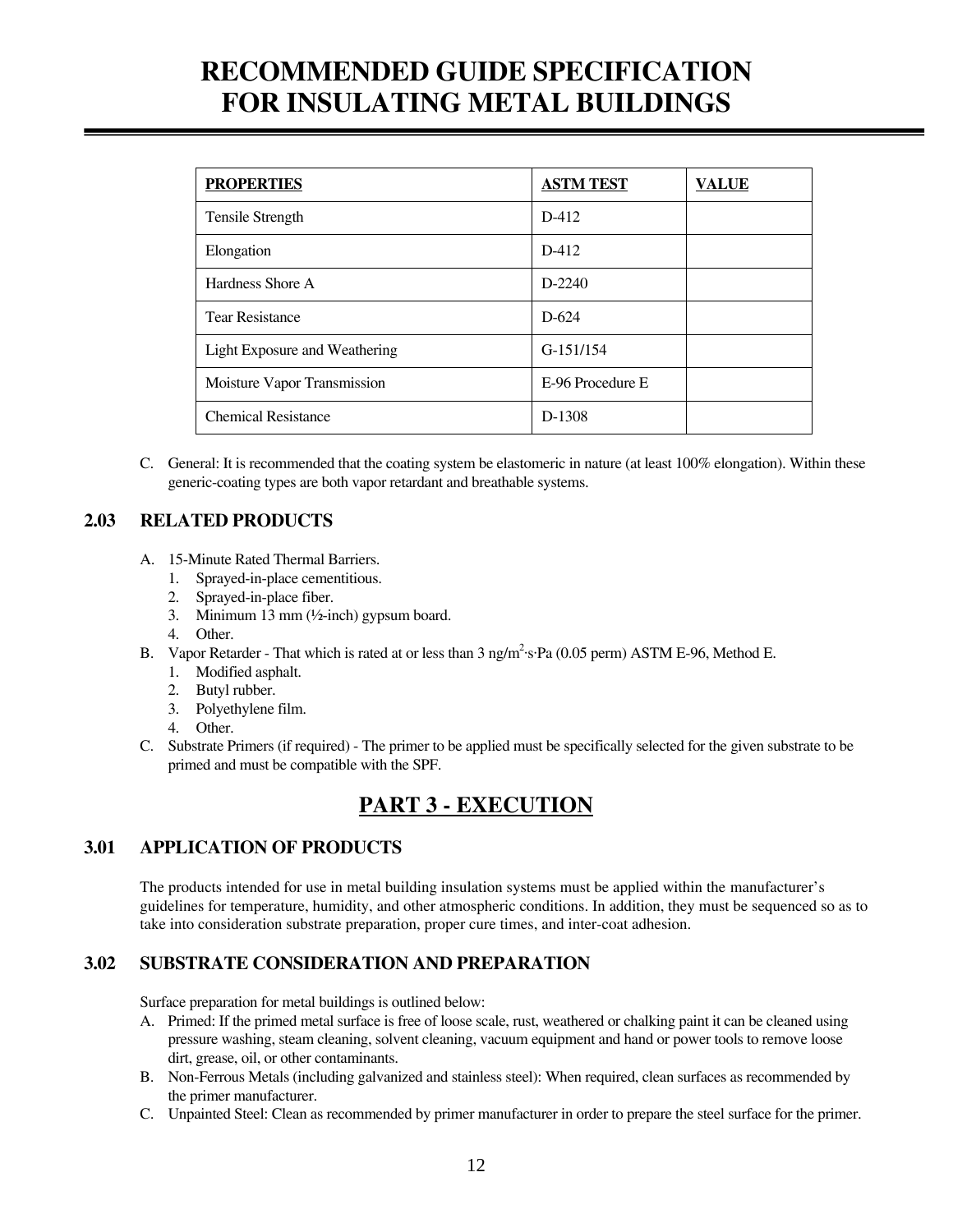### **3.03 PRIMER APPLICATION**

 When required, the primer shall be applied to the properly prepared substrate and allowed to cure in accordance with the manufacturer's guidelines.

### **3.04 SPRAY POLYURETHANE FOAM APPLICATION**

- A. The spray polyurethane foam components (A) and (B) shall be processed in accordance with the manufacturer's instructions.
- B. The polyurethane foam shall be sprayed within the manufacturer's guidelines for temperature, humidity, and other atmospheric conditions. Take precautions to protect surroundings from overspray.
- C. The polyurethane foam shall be sprayed in minimum 13 mm  $(½$  inch) thick passes (lifts) with the overall thickness to be a minimum of mm (inches). The full thickness of SPF to be applied within any given area should be completed in one day.
- D. The final sprayed polyurethane foam surface shall be "smooth, orange peel, coarse orange peel, or verge of popcorn." Polyurethane foam surfaces termed "popcorn" or "treebark" are not acceptable and should be corrected. See SPFA Publication *Spray Polyurethane Foam Systems for New and Remedial Roofing* for foam texture photographs, Stock Number AY-104.
- E. Any damage or defects to the polyurethane foam shall be repaired prior to applying protective coatings, vapor retarders, or thermal barriers.
- F. The polyurethane foam surface shall be free of contaminants that will impair adhesion of the protective coatings, vapor retarders, or thermal barriers.

### **3.05 PROTECTIVE COATING APPLICATION**

#### A. Inspection

 Prior to the application of the protective coatings, the polyurethane foam shall be inspected to insure that conditions required by Section 3.04 have been met.

 B. The coating application shall not proceed during inclement weather. The applicator shall apply the protective coating within the temperature and humidity ranges specified by the manufacturer for ambient air and substrate. Wind barriers should be used if wind conditions could affect the quality of the installation.

#### C. Application

- 1. Base Coat
	- a. The base coat shall be applied the same day as the polyurethane foam when possible. If more than 24 hours elapse prior to the application of the base coat, the polyurethane foam shall be inspected for UV degradation, oxidation, and contaminants. The manufacturer's recommendations shall be followed to prepare the foam surface before coating applications.
	- b. The base coat shall be applied at a uniform thickness with the rate of application governed by the polyurethane foam surface texture. Coatings shall be applied at a rate to achieve the minimum dry film thickness (DFT) specified by the protective coating manufacturer.
	- c. The coating shall be allowed to cure and be inspected for pinholes, thinly coated areas, uncured areas, and other defects. Defects shall be corrected.
- 2. Top Coat and/or Subsequent Coat
	- a. Inspect the base coating for defects and thin coating. Correct defects.
	- b. Subsequent coating should be applied in a timely manner to insure proper adhesion between coats.
	- c. Final coat shall be inspected for defects and thin coating. Correct defects in accordance with manufacturer's recommendations.
- D. Coating will be reinforced in accordance with manufacturer's instructions around protrusions, walkways, etc.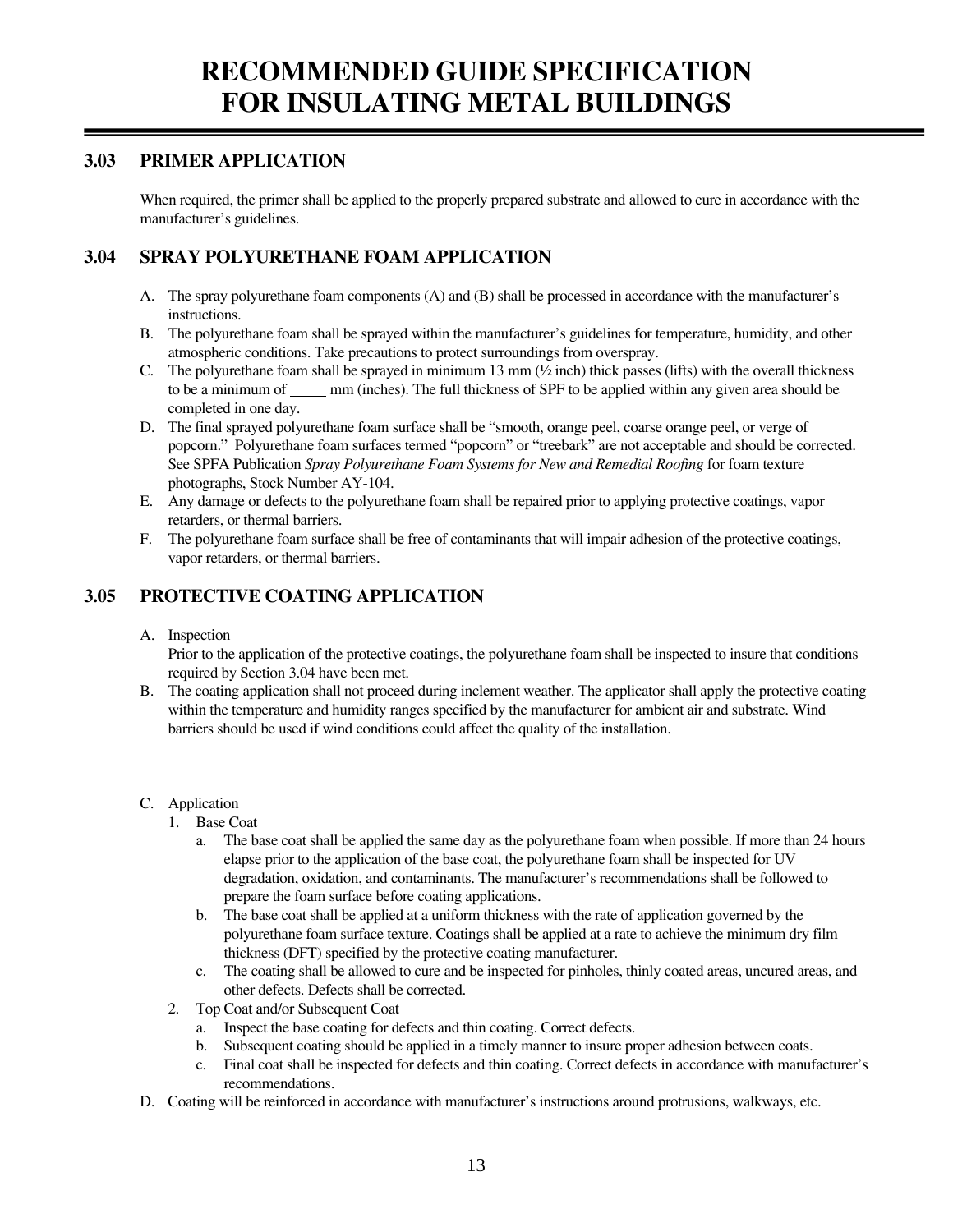### **3.06 VAPOR RETARDER APPLICATION**

- A. When required, a vapor retarder shall be applied to the substrate to be insulated or to the finished SPF insulation. The predominant direction of the vapor drive and the placement of the spray foam insulation (interior or exterior) determines whether or not a vapor retarder is required over the SPF. (Refer to Figure 1.)
- B. The vapor retarder shall be applied in accordance with manufacturer's specifications so as to achieve the desired perm rating per ASTM E-96, Method E.

### **3.07 THERMAL BARRIER APPLICATION**

 When the spray polyurethane foam is applied to the interior surface of a metal building, it must be covered with a 15 minute rated thermal barrier. The thermal barrier must be applied in accordance with manufacturer's guidelines.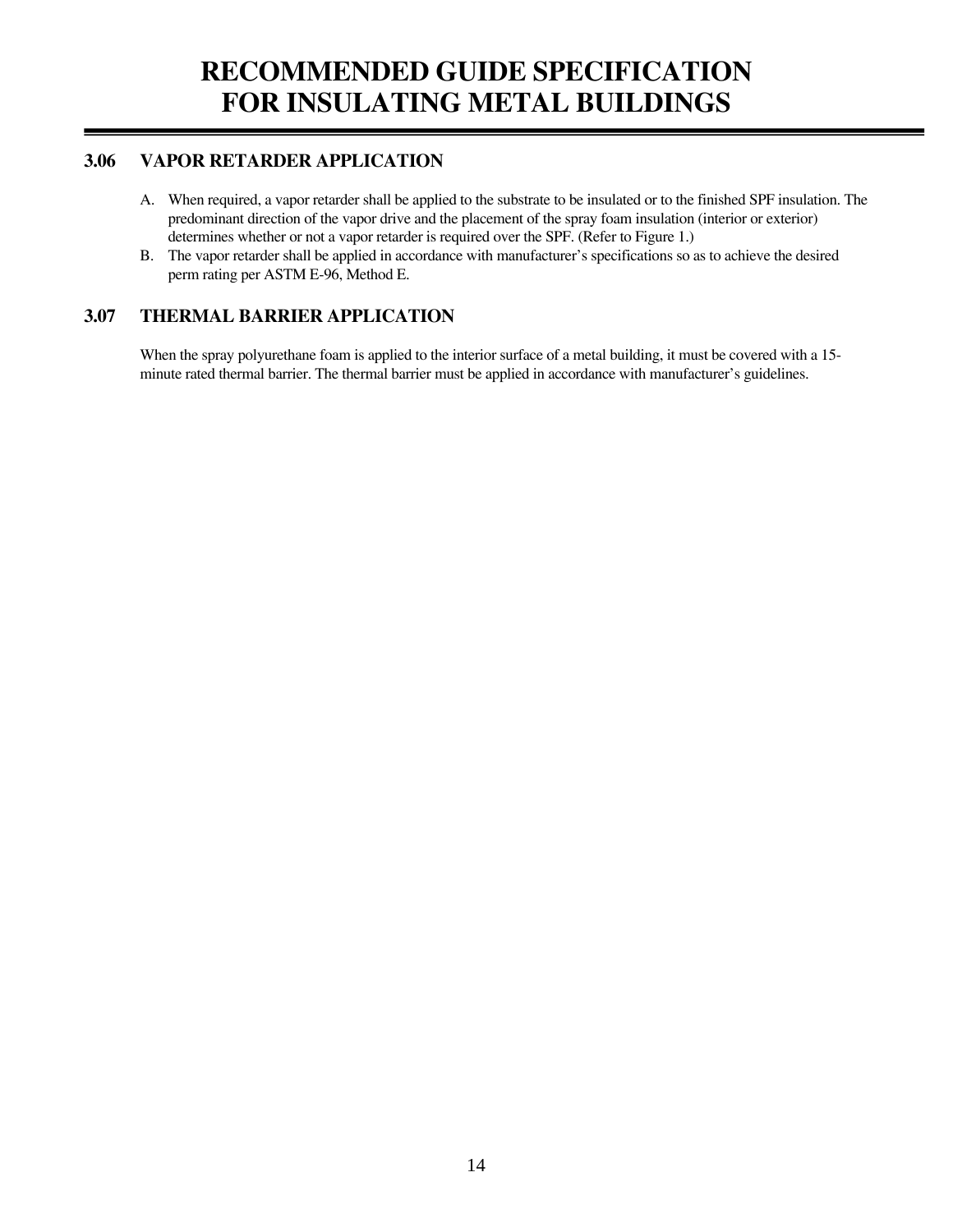

Base Termination

# VAPOR DRIVE TOWARD INSIDE SPF APPLIED TO EXTERIOR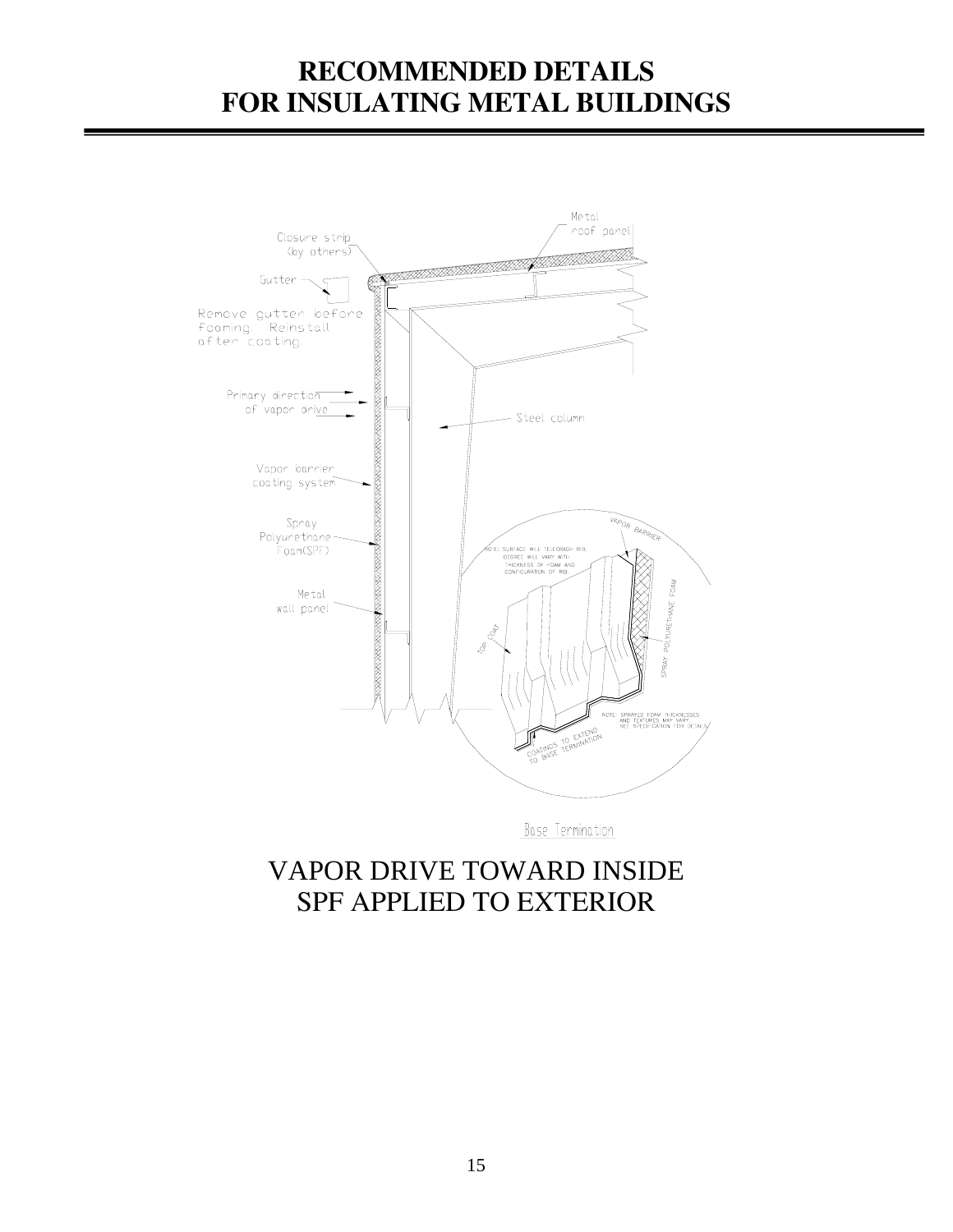

# VAPOR DRIVE TOWARD EXTERIOR SPF APPLIED TO EXTERIOR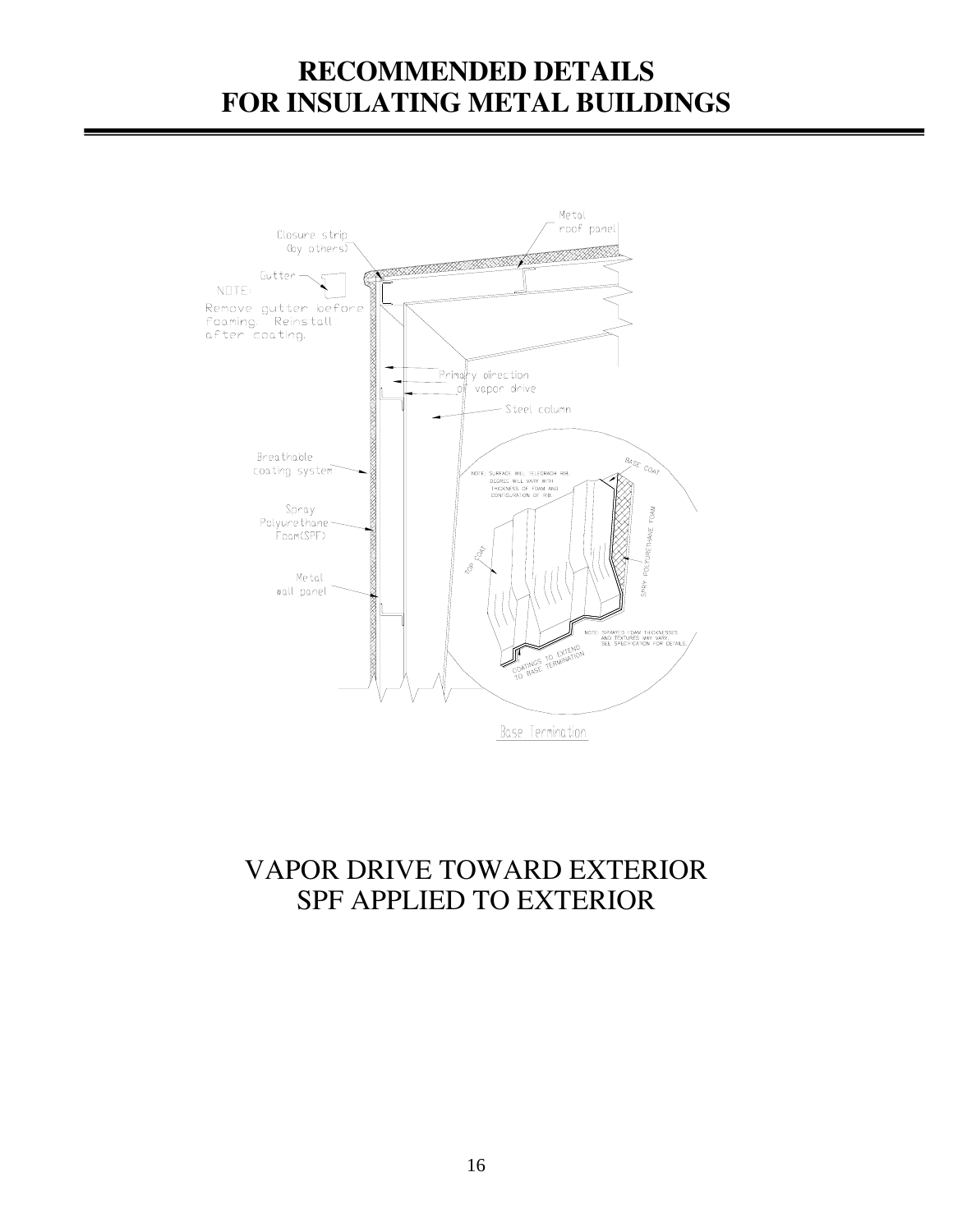

# VAPOR DRIVE TOWARD INSIDE SPF APPLIED ON INTERIOR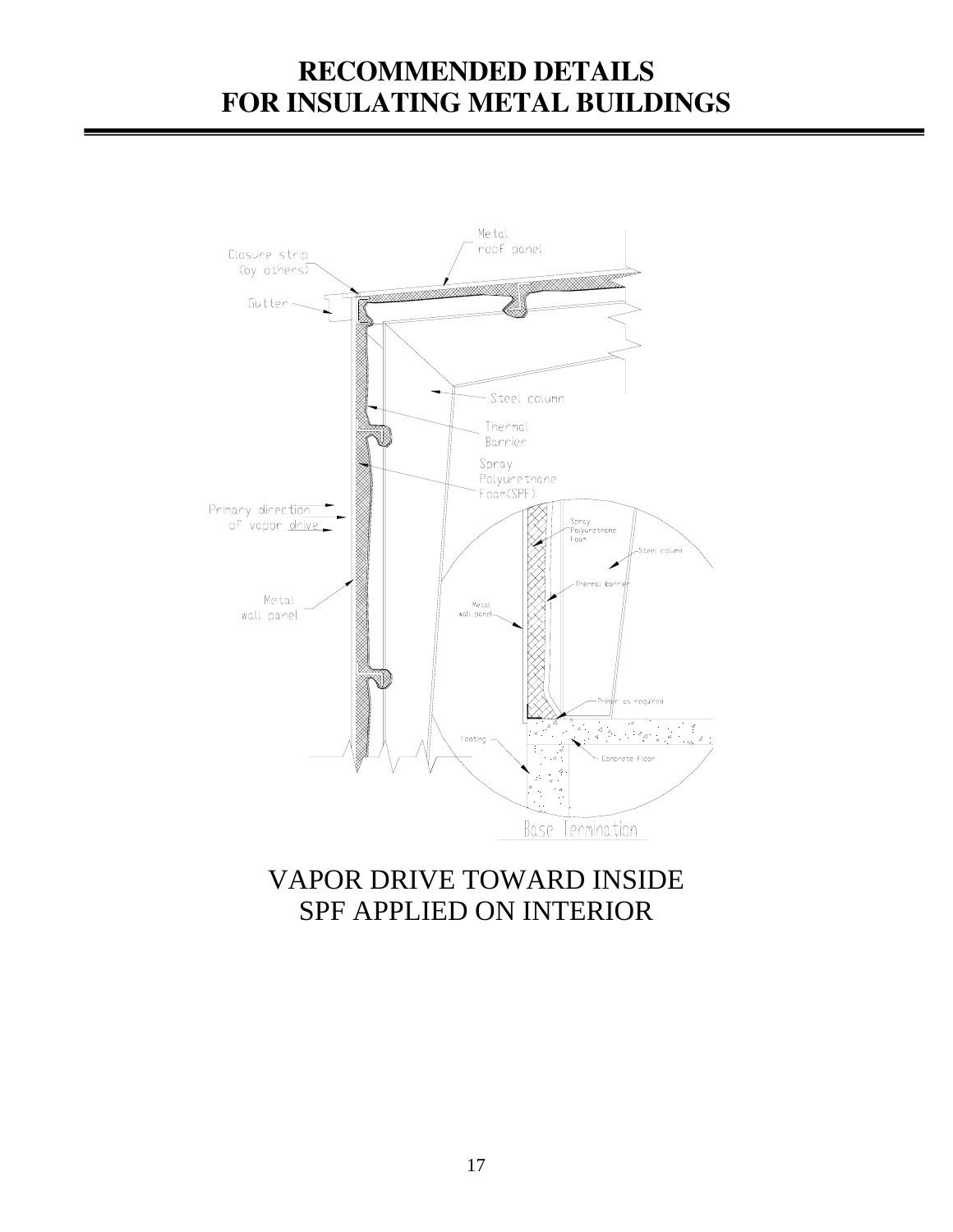

# VAPOR DRIVE TOWARD OUTSIDE SPF APPLIED ON INTERIOR